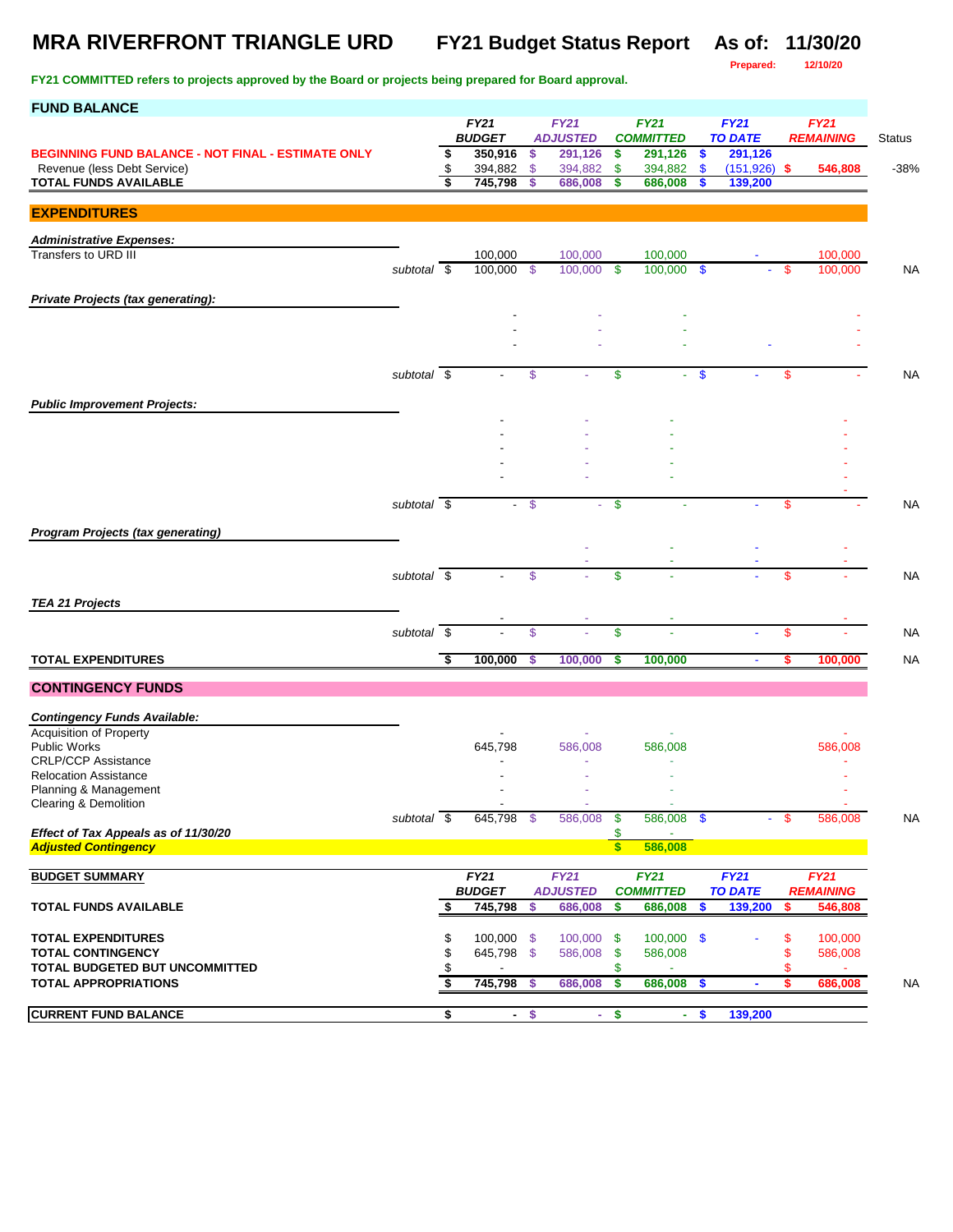## **MRA FRONT ST URD FY21 Budget Status Report As of: 11/30/20**

**Prepared: 12/10/20**

| <b>FUND BALANCE</b>                                                                                         |    |                              |                |                                |                               |                                 |                           |                               |        |                                 |                 |
|-------------------------------------------------------------------------------------------------------------|----|------------------------------|----------------|--------------------------------|-------------------------------|---------------------------------|---------------------------|-------------------------------|--------|---------------------------------|-----------------|
|                                                                                                             |    | <b>FY21</b><br><b>BUDGET</b> |                | <b>FY21</b><br><b>ADJUSTED</b> |                               | <b>FY21</b><br><b>COMMITTED</b> |                           | <b>FY21</b><br><b>TO DATE</b> |        | <b>FY21</b><br><b>REMAINING</b> | <b>Status</b>   |
| <b>BEGINNING FUND BALANCE - NOT FINAL - ESTIMATE ONLY</b>                                                   | \$ | 447,600                      | \$             | 647,780                        | \$                            | 647,780                         | $\boldsymbol{\mathsf{s}}$ | 647,780                       |        |                                 |                 |
| Revenue (less Debt Service)<br>TOTAL FUNDS AVAILABLE                                                        | \$ | 727,887<br>1,175,487         | \$<br>\$       | 727,887<br>1,375,667           | \$<br>\$                      | 727,887<br>1,375,667            | $\mathbf{\$}$             | $(228,579)$ \$<br>419,201     |        | 956,466                         | $-31%$          |
| <b>EXPENDITURES</b>                                                                                         |    |                              |                |                                |                               |                                 |                           |                               |        |                                 |                 |
| <b>Administrative Expenses:</b>                                                                             |    |                              |                |                                |                               |                                 |                           |                               |        |                                 |                 |
| Transfers to URD III<br>subtotal \$                                                                         |    |                              | \$             |                                | \$                            |                                 | \$                        |                               | \$.    |                                 | <b>NA</b>       |
|                                                                                                             |    |                              |                |                                |                               |                                 |                           |                               |        |                                 |                 |
| Private Projects (tax generating):<br>AC by Mariott Hotel - 175 Pattee St - \$1,886,105 bond when available |    |                              |                |                                |                               |                                 |                           |                               |        |                                 |                 |
| Levasseur Street Townhomes - 304 Levasseur St                                                               |    | 6,956                        |                | 6,956                          |                               | 6,956                           |                           |                               |        |                                 | 6,956 ongoing   |
| Union Block Restoration - 127 East Main<br>Wren Hotel - 201 E Main St - \$587,212 when available            |    | 579,858<br>488,673           |                | 579,858<br>587,212             |                               | 579,858<br>587,212              |                           |                               |        | 587,212 ongoing                 | 579,858 ongoing |
|                                                                                                             |    |                              |                |                                |                               |                                 |                           |                               |        |                                 |                 |
| subtotal \$                                                                                                 |    | 1,075,487 \$                 |                | 1,174,026                      | \$                            | 1,174,026                       | - \$                      |                               | \$.    | 1,174,026                       | NA              |
| <b>Public Improvement Projects:</b>                                                                         |    |                              |                |                                |                               |                                 |                           |                               |        |                                 |                 |
| Missoula Public Library - \$500K total; \$225K remain for FY21+; up to \$                                   |    | 75,000                       |                | 75,000                         |                               | 75,000                          |                           |                               |        |                                 | 75,000 ongoing  |
| Payne/Library Block - Redevelopment Plan                                                                    |    | 25,000                       |                | 25,000                         |                               | 25,000                          |                           |                               |        |                                 | 25,000 ongoing  |
| subtotal \$                                                                                                 |    | 100,000 \$                   |                | 100,000 \$                     |                               | 100,000                         |                           |                               | \$     | 100,000                         | NА              |
|                                                                                                             |    |                              |                |                                |                               |                                 |                           |                               |        |                                 |                 |
| <b>Program Projects (tax generating)</b>                                                                    |    |                              |                |                                |                               |                                 |                           |                               |        |                                 |                 |
|                                                                                                             |    |                              |                |                                |                               |                                 |                           |                               |        |                                 |                 |
| subtotal \$                                                                                                 |    |                              | \$             |                                | \$                            |                                 |                           |                               | \$     |                                 | <b>NA</b>       |
| <b>MAP-21 Projects</b>                                                                                      |    |                              |                |                                |                               |                                 |                           |                               |        |                                 |                 |
| subtotal $\overline{\$}$                                                                                    |    |                              | \$             |                                | \$                            |                                 |                           |                               | \$     |                                 | <b>NA</b>       |
| <b>TOTAL EXPENDITURES</b>                                                                                   |    | 1,175,487                    | \$             | 1,274,026                      | \$                            | 1,274,026                       |                           | ÷                             |        | 1,274,026                       | <b>NA</b>       |
| <b>CONTINGENCY FUNDS</b>                                                                                    |    |                              |                |                                |                               |                                 |                           |                               |        |                                 |                 |
| <b>Contingency Funds Available:</b>                                                                         |    |                              |                |                                |                               |                                 |                           |                               |        |                                 |                 |
| <b>Acquisition of Property</b>                                                                              |    |                              |                |                                |                               |                                 |                           |                               |        |                                 |                 |
| <b>Public Works</b><br><b>CRLP/CCP Assistance</b>                                                           |    |                              |                | 101,641                        |                               | 101,641                         |                           |                               |        | 101,641                         |                 |
| <b>Relocation Assistance</b>                                                                                |    |                              |                |                                |                               |                                 |                           |                               |        |                                 |                 |
| Planning & Management<br>Clearing & Demolition                                                              |    |                              |                |                                |                               |                                 |                           |                               |        |                                 |                 |
| subtotal \$                                                                                                 |    |                              | $\mathfrak{s}$ | 101,641                        | $\sqrt[6]{3}$                 | 101,641                         | $\mathbf{\$}$             |                               | $-$ \$ | 101,641                         |                 |
| Effect of Tax Appeals as of 11/30/20<br><b>Adjusted Contingency</b>                                         |    |                              |                |                                | \$<br>$\overline{\mathbf{s}}$ | (48, 646)<br>52,995             |                           |                               |        |                                 |                 |
|                                                                                                             |    | <b>FY21</b>                  |                | <b>FY21</b>                    |                               | <b>FY21</b>                     |                           | <b>FY21</b>                   |        |                                 |                 |
| <b>BUDGET SUMMARY</b>                                                                                       |    | <b>BUDGET</b>                |                | <b>ADJUSTED</b>                |                               | <b>COMMITTED</b>                |                           | <b>TO DATE</b>                |        | <b>FY21</b><br><b>REMAINING</b> |                 |
| <b>TOTAL FUNDS AVAILABLE</b>                                                                                | S  | 1,175,487                    | S              | 1,375,667                      | \$                            | 1,375,667                       | \$                        | 419,201                       | S      | 956,466                         |                 |
| <b>TOTAL EXPENDITURES</b>                                                                                   | \$ | 1,175,487                    | - \$           | 1,274,026                      | \$                            | 1,274,026 \$                    |                           |                               | \$     | 1,274,026                       |                 |
| <b>TOTAL CONTINGENCY</b>                                                                                    |    | ÷,                           | \$             | 101,641                        | \$                            | 101,641                         |                           |                               | \$     | 101,641                         |                 |
| TOTAL BUDGETED BUT UNCOMMITTED<br><b>TOTAL APPROPRIATIONS</b>                                               | \$ | 1,175,487                    | - \$           | 1,375,667                      | \$<br>\$                      | 1,375,667                       | -\$                       | $\blacksquare$                | s.     | 1,375,667                       | <b>NA</b>       |
|                                                                                                             |    |                              |                |                                |                               |                                 |                           |                               |        |                                 |                 |
| <b>CURRENT FUND BALANCE</b><br><b>CONTINGENCY REMAINING + PROJECT SAVINGS</b>                               | \$ | $\sim$                       | \$             |                                | $-$ \$                        | $\sim$                          | $\mathbf{\$}$             | 419,201                       | \$     | 52,995                          |                 |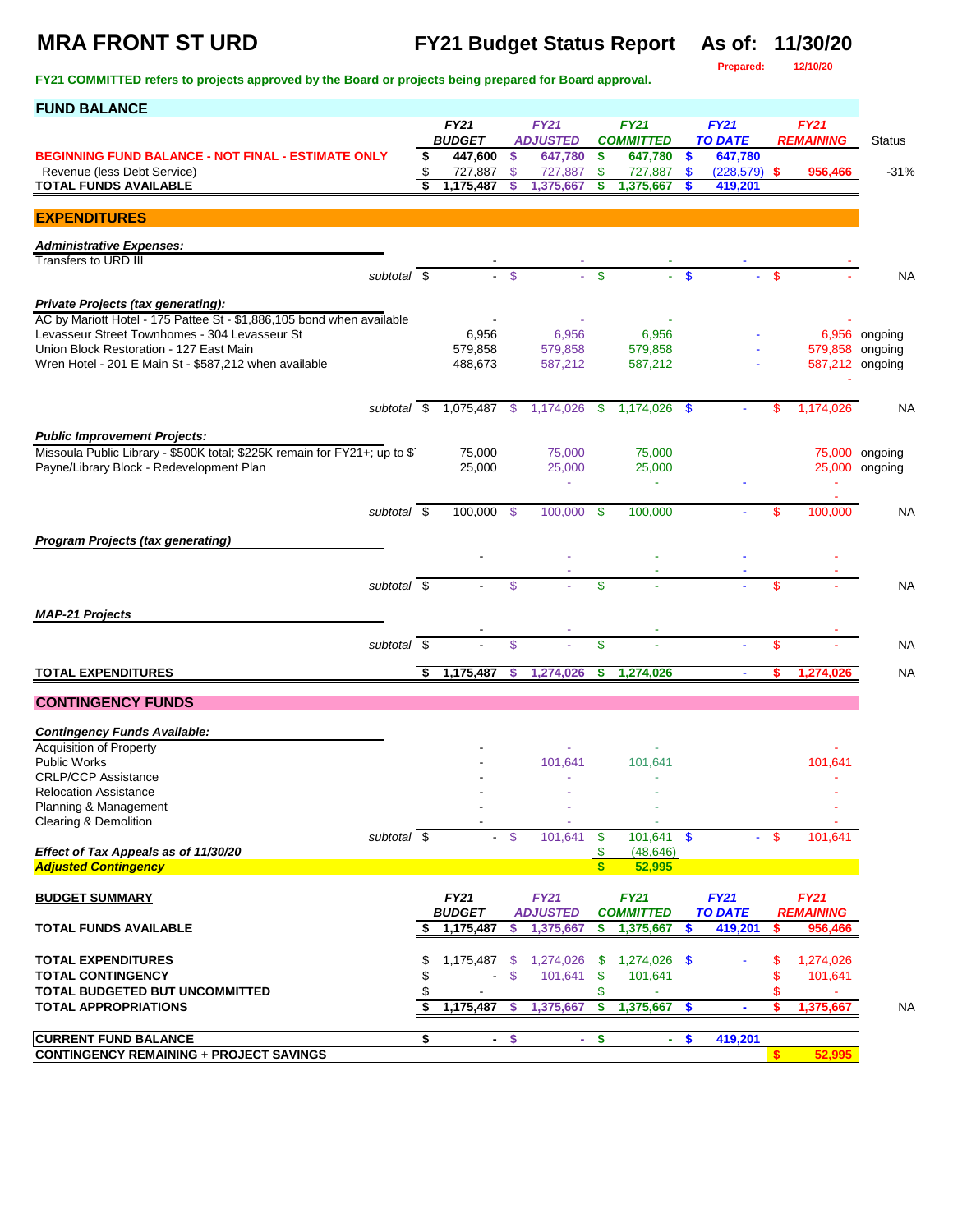## **MRA URD II FY21 Budget Status Report As of: 11/30/20**

**Prepared: 12/10/20**

| <b>FUND BALANCE</b>                                                                               |                        |    |                        |                     |                        |                           |                        |                     |                              |     |                   |                    |
|---------------------------------------------------------------------------------------------------|------------------------|----|------------------------|---------------------|------------------------|---------------------------|------------------------|---------------------|------------------------------|-----|-------------------|--------------------|
|                                                                                                   |                        |    | <b>FY21</b>            |                     | <b>FY21</b>            |                           | <b>FY21</b>            |                     | <b>FY21</b>                  |     | <b>FY21</b>       |                    |
|                                                                                                   |                        |    | <b>BUDGET</b>          |                     | <b>ADJUSTED</b>        |                           | <b>COMMITTED</b>       |                     | <b>TO DATE</b>               |     | <b>REMAINING</b>  | <b>Status</b>      |
| <b>BEGINNING FUND BALANCE - NOT FINAL - ESTIMATE ONLY</b><br>Revenue (less Debt Service)          |                        | \$ | 2,400,000<br>2,792,894 | $\frac{1}{2}$<br>\$ | 2,218,789<br>2,792,894 | \$<br>\$                  | 2,218,789<br>2,792,894 | $\frac{2}{3}$<br>-S | 2,218,789<br>$(235, 127)$ \$ |     | 3,028,021         | $-8%$              |
| <b>TOTAL FUNDS AVAILABLE</b>                                                                      |                        |    | 5,192,894              | <b>S</b>            | 5,011,683              | \$                        | 5,011,683              |                     | 1,983,662                    |     |                   |                    |
|                                                                                                   |                        |    |                        |                     |                        |                           |                        |                     |                              |     |                   |                    |
| <b>EXPENDITURES</b>                                                                               |                        |    |                        |                     |                        |                           |                        |                     |                              |     |                   |                    |
| <b>Administrative Expenses:</b>                                                                   |                        |    |                        |                     |                        |                           |                        |                     |                              |     |                   |                    |
| Transfers to URD III                                                                              |                        |    | 150,000                |                     | 150,000                |                           | 150,000                |                     |                              |     |                   | 150,000 pending    |
|                                                                                                   | subtotal \$            |    | 150,000 \$             |                     | 150,000 \$             |                           | 150,000 \$             |                     | ٠                            | \$  | 150,000           | <b>NA</b>          |
| <b>Private Projects (tax generating):</b>                                                         |                        |    |                        |                     |                        |                           |                        |                     |                              |     |                   |                    |
| 1901 Maple Street - MSJ Properties Housing                                                        |                        |    | 69,885                 |                     | 69,885                 |                           | 69,885                 |                     |                              |     | 69,885            | ongoing            |
| Blackfoot River Outfitters - 225 N Russell Street                                                 |                        |    | 80,582                 |                     | 80,582                 |                           | 80,582                 |                     | 75,320                       |     | 5,263             | ongoing            |
| Burton Street Apartments - 525 Burton Street                                                      |                        |    | 123,994                |                     | 123,994                |                           | 123,994                |                     |                              |     | 123,994           | ongoing            |
| DJ&A Office Building - 2000 Maple Street<br>Ponderosa Village - 1029 West Pine Street             |                        |    | 301,432<br>96,000      |                     | 301,432<br>96,000      |                           | 301,432<br>96,000      |                     |                              |     | 301,432<br>96,000 | ongoing            |
| Sentinel Property Medical Offices - 1900 West Broadway                                            |                        |    | 1,170,611              |                     | 1,170,611              |                           | 1,170,611              |                     |                              |     | 1,170,611         | ongoing<br>ongoing |
|                                                                                                   |                        |    |                        |                     |                        |                           |                        |                     |                              |     |                   |                    |
|                                                                                                   |                        |    |                        |                     |                        |                           |                        |                     |                              |     |                   |                    |
|                                                                                                   | $\sqrt{3}$<br>subtotal |    | 1,842,504              | $\mathcal{S}$       | 1,842,504              | $\mathfrak{F}$            | 1,842,504 \$           |                     | 75,320                       | \$  | 1,767,185         | 4%                 |
| <b>Public Improvement Projects:</b>                                                               |                        |    |                        |                     |                        |                           |                        |                     |                              |     |                   |                    |
| Housing Policy Implementation - \$10K/yr (FY20, FY21, FY22)                                       |                        |    | 10,000                 |                     | 10,000                 |                           | 10,000                 |                     |                              |     |                   | 10,000 ongoing     |
| <b>Legal Services</b>                                                                             |                        |    | 10,000                 |                     | 10,000                 |                           |                        |                     |                              |     | 10,000            | set aside          |
| Missoula Food Bank & Community Center - PHC Satelite Clinic                                       |                        |    | 433,840                |                     | 433,840                |                           | 433,840                |                     |                              |     | 433,840           | ongoing            |
| Police Facility - 101 North Catlin (\$250K/yr FY19-FY22)                                          |                        |    | 250,000                |                     | 250,000                |                           | 250,000                |                     |                              |     | 250,000           | ongoing            |
| Sidewalks - 2nd & 3rd Street - Construction                                                       |                        |    | 462,202                |                     | 234,604                |                           | 234,604                |                     | 223,331                      |     | 11,273            | ongoing            |
| Sidewalks - 2nd & 3rd Street - Design, Engineering, Const. Admin                                  |                        |    |                        |                     | 22,926                 |                           | 22,926                 |                     | 21,835                       |     | 1,092             | ongoing            |
| Sidewalks - 2nd & 3rd Street - MRL Crossing<br>Silver Park - Public Art - "Perseverance" Lighting |                        |    |                        |                     | 5,742<br>25,000        |                           | 5,742<br>25,000        |                     | $\tilde{\phantom{a}}$        |     | 5,742<br>25,000   | ongoing            |
| Sidewalks - Inez, 1st & 2nd Streets - Construction                                                |                        |    | 7,476<br>450,000       |                     | 450,000                |                           | 450,000                |                     | $\blacksquare$               |     | 450,000           | ongoing<br>pending |
| Sidewalks - Inez, 1st & 2nd Streets - Design, Engineering, Const. Admin                           |                        |    |                        |                     | 130,082                |                           | 130,082                |                     | 21,119                       |     | 108,963           | ongoing            |
| Sleepy Inn - 1427 West Broadway - Fence Installation                                              |                        |    |                        |                     | 2,650                  |                           | 2,650                  |                     | 2,650                        |     | ٠                 | done               |
| Trinity Apartments - Mullan Site                                                                  |                        |    |                        |                     | 53,256                 |                           | 53,256                 |                     |                              |     | 53,256            | ongoing            |
| YWCA Expansion - 1800 S 3rd St W                                                                  |                        |    | 142,404                |                     | 142,404                |                           | 142,404                |                     |                              |     | 142,404           | ongoing            |
| West Broadway Master Plan                                                                         |                        |    |                        |                     | 65,000                 |                           | 65,000                 |                     |                              |     | 65,000            | ongoing            |
|                                                                                                   | subtotal $\sqrt{s}$    |    | 1,765,922              | - \$                | 1,835,504              | - \$                      | $1,825,504$ \$         |                     | 268,934                      | -56 | 1,566,570         | 15%                |
|                                                                                                   |                        |    |                        |                     |                        |                           |                        |                     |                              |     |                   |                    |
| Program (CCP/CRLP/FIP) Projects (tax generating)                                                  |                        |    |                        |                     |                        |                           |                        |                     |                              |     |                   | done               |
|                                                                                                   |                        |    |                        |                     |                        |                           |                        |                     |                              |     |                   |                    |
| <b>Unidentified Program Projects</b>                                                              |                        |    |                        |                     |                        |                           |                        |                     |                              |     |                   |                    |
|                                                                                                   | subtotal \$            |    |                        | \$                  |                        | \$                        |                        |                     |                              | \$  |                   | <b>NA</b>          |
| <b>Federally Assisted Projects</b>                                                                |                        |    |                        |                     |                        |                           |                        |                     |                              |     |                   |                    |
|                                                                                                   |                        |    |                        |                     |                        |                           |                        |                     |                              |     |                   |                    |
|                                                                                                   | subtotal \$            |    |                        | \$                  |                        | \$                        |                        |                     |                              | \$  |                   | <b>NA</b>          |
| <b>TOTAL EXPENDITURES</b>                                                                         |                        | S. | 3,758,426              | $\mathbf{\$}$       | 3,828,008              | $\boldsymbol{\mathsf{s}}$ | 3,818,008              | - \$                | 344,254                      |     | 3,483,754         | $9\%$              |
|                                                                                                   |                        |    |                        |                     |                        |                           |                        |                     |                              |     |                   |                    |
| <b>CONTINGENCY FUNDS</b>                                                                          |                        |    |                        |                     |                        |                           |                        |                     |                              |     |                   |                    |
| <b>Contingency Funds Available:</b>                                                               |                        |    |                        |                     |                        |                           |                        |                     |                              |     |                   |                    |
| <b>Acquisition of Property</b>                                                                    |                        |    | 100,000                |                     | 100,000                |                           | 100,000                |                     |                              |     | 100,000           |                    |
| <b>Public Works</b>                                                                               |                        |    | 1,134,468              |                     | 883,675                |                           | 883,675                |                     |                              |     | 883,675           |                    |
| <b>CRLP/CCP Assistance</b><br><b>Relocation Assistance</b>                                        |                        |    |                        |                     |                        |                           |                        |                     |                              |     |                   |                    |
| Planning & Management                                                                             |                        |    | 100,000                |                     | 100,000                |                           | 100,000                |                     |                              |     | 100,000           |                    |
| Clearing & Demolition                                                                             |                        |    | 100,000                |                     | 100,000                |                           | 100,000                |                     |                              |     | 100,000           |                    |
|                                                                                                   | subtotal \$            |    | 1,434,468              |                     | 1,183,675              | S                         | $1,183,675$ \$         |                     |                              |     | 1,183,675         |                    |
| Effect of Tax Appeals as of 11/30/20<br><b>Adjusted Contingency</b>                               |                        |    |                        |                     |                        | \$<br>$\boldsymbol{\$}$   | 1,183,675              |                     |                              |     |                   |                    |
|                                                                                                   |                        |    |                        |                     |                        |                           |                        |                     |                              |     |                   |                    |

| <b>BUDGET SUMMARY</b>                                                     |  | <b>FY21</b>    |     | <b>FY21</b>     |     | <b>FY21</b>      | <b>FY21</b> |                | FY21 |                         |    |
|---------------------------------------------------------------------------|--|----------------|-----|-----------------|-----|------------------|-------------|----------------|------|-------------------------|----|
|                                                                           |  | <b>BUDGET</b>  |     | <b>ADJUSTED</b> |     | <b>COMMITTED</b> |             | <b>TO DATE</b> |      | <b>REMAINING</b>        |    |
| <b>TOTAL FUNDS AVAILABLE</b>                                              |  | 5,192,894      |     | 5,011,683       |     | 5,011,683        |             | 1,983,662      |      | 3,028,021               |    |
| <b>TOTAL EXPENDITURES</b>                                                 |  | 3.758.426      | -SS | 3.828.008       | -SS | $3.818.008$ \$   |             | 344.254        |      | 3,473,754               |    |
| <b>TOTAL CONTINGENCY</b>                                                  |  | $.434.468$ \$  |     | 1,183,675 \$    |     | 1,183,675        |             |                |      | 1,183,675               |    |
| <b>TOTAL BUDGETED BUT UNCOMMITTED</b>                                     |  |                |     |                 |     | 10.000           |             |                |      | 10,000                  |    |
| <b>TOTAL APPROPRIATIONS</b>                                               |  | 5,192,894      |     | 5,011,683       |     | 5,011,683        |             | 344,254        |      | 4,667,429               | 7% |
| <b>ICURRENT FUND BALANCE</b>                                              |  | $\blacksquare$ |     | $\blacksquare$  |     | ٠                |             | 1,639,408      |      | <b>Adj. Contingency</b> |    |
| Less Long Term Receivables (MWC Notes) not readily available for projects |  |                |     |                 |     |                  |             | (400, 665)     |      | 783,010                 |    |
| <b>ADJUSTED FUND BALANCE</b>                                              |  |                |     |                 |     |                  |             | 1,238,744      |      |                         |    |
| <b>CONTINGENCY + PROJECT SAVINGS - MWC NOTES</b>                          |  |                |     |                 |     |                  |             |                |      | 783,010                 |    |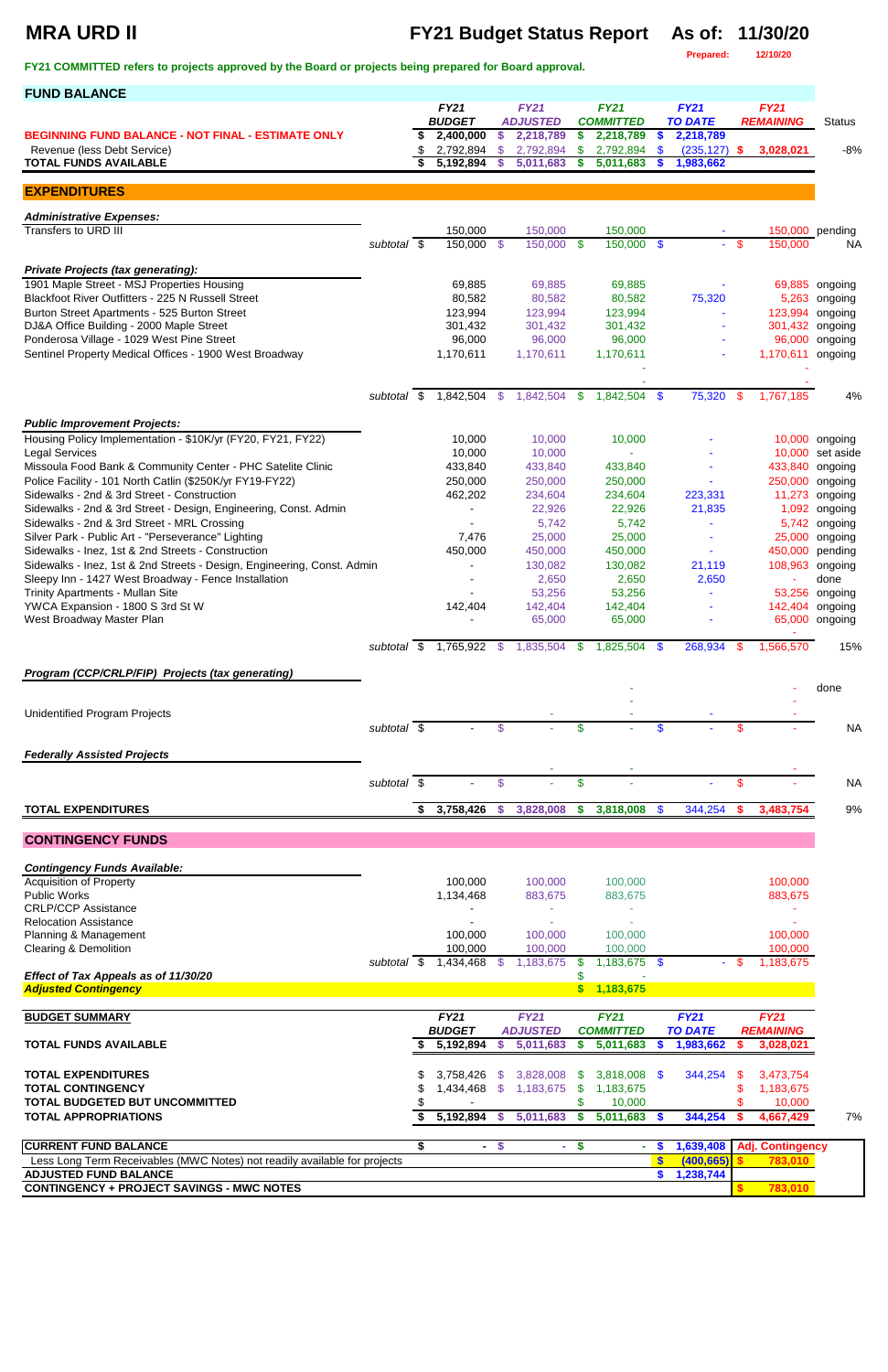## **MRA URD III FY21 Budget Status Report As of: 11/30/20**

**Prepared: 12/10/20**

| <b>FUND BALANCE</b>                                                                                                       |                          |                              |                         |                                |                         |                                 |                                  |                               |          |                                 | <b>Status</b>                      |
|---------------------------------------------------------------------------------------------------------------------------|--------------------------|------------------------------|-------------------------|--------------------------------|-------------------------|---------------------------------|----------------------------------|-------------------------------|----------|---------------------------------|------------------------------------|
|                                                                                                                           |                          | <b>FY21</b><br><b>BUDGET</b> |                         | <b>FY21</b><br><b>ADJUSTED</b> |                         | <b>FY21</b><br><b>COMMITTED</b> |                                  | <b>FY21</b><br><b>TO DATE</b> |          | <b>FY21</b><br><b>REMAINING</b> | %                                  |
| <b>BEGINNING FUND BALANCE - NOT FINAL - ESTIMATE ONLY</b><br>Revenue (less Debt Service)                                  |                          | 3,054,135<br>4,259,504 \$    | - \$                    | 3,724,045<br>4,259,504         | $\frac{2}{3}$<br>\$     | 3,724,045<br>4,259,504          | $\boldsymbol{\mathsf{s}}$<br>-\$ | 3,724,045<br>$(170, 136)$ \$  |          | 4,429,640 -4%                   |                                    |
| <b>TOTAL FUNDS AVAILABLE</b>                                                                                              |                          | 7,313,639                    | -\$                     | 7,983,549                      | S                       | 7,983,549                       |                                  | 3,553,909                     |          |                                 |                                    |
| <b>EXPENDITURES</b>                                                                                                       |                          |                              |                         |                                |                         |                                 |                                  |                               |          |                                 |                                    |
| <b>Administrative Expenses:</b>                                                                                           |                          |                              |                         |                                |                         |                                 |                                  |                               |          |                                 |                                    |
| <b>Personnel Services</b><br>Supplies                                                                                     |                          | 660,538<br>9,126             |                         | 660,538<br>9,126               |                         | 660,538<br>9,126                |                                  | 258,856<br>773                |          | 401,682<br>8,353                |                                    |
| <b>Purchased Services</b><br><b>Grants &amp; Contributions</b>                                                            |                          | 352,200                      |                         | 352,200                        |                         | 352,200                         |                                  | 13,336                        |          | 338,864                         |                                    |
| <b>Capital Outlay</b>                                                                                                     |                          |                              |                         |                                |                         |                                 |                                  |                               |          |                                 |                                    |
|                                                                                                                           | subtotal \$              | 1,021,864 \$                 |                         | 1,021,864 \$                   |                         | 1,021,864 \$                    |                                  | 272,965 \$                    |          | 748,899 27%                     |                                    |
| <b>Private Projects (tax generating):</b><br>Aspen Grove Therapy & Wellness                                               |                          | 104,200                      |                         | 104,200                        |                         | 104,200                         |                                  | 97,105                        |          | 7,095 done                      |                                    |
| Tremper's Kent Plaza - 1200-1210 West Kent Ave                                                                            |                          | 226,100                      |                         | 226,100                        |                         | 226,100                         |                                  |                               |          | 226,100 ongoing                 |                                    |
|                                                                                                                           |                          |                              |                         |                                |                         |                                 |                                  |                               |          |                                 |                                    |
|                                                                                                                           | subtotal \$              | $330,300$ \$                 |                         | $330,300$ \$                   |                         | 330,300 \$                      |                                  | $97,105$ \$                   |          | 233,195 29%                     |                                    |
| <b>Public Improvement Projects:</b><br>Brooks Street Corridor - TOD Infrastructure Study                                  |                          | 60,045                       |                         | 60,045                         |                         | 60,045                          |                                  | 4,145                         |          |                                 | 55,900 ongoing                     |
| Housing Policy Implementation - \$10K/yr (FY20, FY21, FY22)                                                               |                          | 10,000                       |                         | 10,000                         |                         | 10,000                          |                                  |                               |          |                                 | 10,000 ongoing                     |
| <b>Legal Services</b><br>Mary Avenue West - Bond - Street Trees                                                           |                          | 10,000<br>13,474             |                         | 10,000<br>13,474               |                         | 13,474                          |                                  |                               |          |                                 | 10,000 set aside<br>13,474 ongoing |
| <b>MRA Communication Plan</b><br>Missoula County Fairgrounds - 1101 South Avenue West                                     |                          | 1,155,500                    |                         | 46,500<br>1,155,500            |                         | 46,500<br>1,155,500             |                                  |                               |          | 1,155,500 ongoing               | 46,500 ongoing                     |
| MRL Bond - Remaining to Transfer to DS                                                                                    |                          | 141,709                      |                         | 141,709                        |                         | 141,709                         |                                  |                               |          | 141,709 ongoing                 |                                    |
| Sidewalks - URD III Northern - Phase 1 - Construction<br>Sidewalks - URD III Northern - Phase 1 - Design/Eng/Const. Admin |                          | 271,498<br>31,727            |                         | 271,498<br>26,363              |                         | 271,498<br>26,363               |                                  | 238,087<br>26,356             |          |                                 | 33,411 ongoing<br>7 done           |
| Sidewalks - URD III Northern - Phase 2 - Construction<br>Sidewalks - URD III Northern - Phase 2 - Design/Eng/Const. Admin |                          | 510,000                      |                         | 503,390<br>56,600              |                         | $\equiv$<br>56,600              |                                  |                               |          | 503,390 pending                 | 56,600 ongoing                     |
| South Reserve Pedestrian Bridge - Upgrades<br><b>Street Trees</b>                                                         |                          | 6,610                        |                         | 30,150<br>6,610                |                         | 30,150<br>6,610                 |                                  | 30,150                        |          |                                 | done<br>6,610 ongoing              |
|                                                                                                                           |                          |                              |                         |                                |                         |                                 |                                  |                               |          |                                 |                                    |
|                                                                                                                           | subtotal $\overline{\$}$ | 2,210,563 \$                 |                         | 2,331,839                      | - \$                    | 1,818,449 \$                    |                                  | 298,738                       | -S       | 2,033,101 13%                   |                                    |
| Façade Improvement Program Projects (tax generating)<br><b>Uncommitted Program Funds</b>                                  |                          |                              |                         |                                |                         |                                 |                                  |                               |          |                                 |                                    |
| Aspen Grove Therapy & Wellness<br>The Dram Shop Central - 2700 Paxson Street                                              |                          | 50,000<br>50,000             |                         | 50,000<br>50,000               |                         | 50,000<br>50,000                |                                  | 50,000                        |          |                                 | done<br>- done                     |
| Tremper's Kent Plaza - 1200-1210 West Kent Ave                                                                            |                          | 150,000                      |                         | 150,000                        |                         | 150,000                         |                                  | 50,000                        |          | 150,000 ongoing                 |                                    |
|                                                                                                                           | subtotal \$              | 250,000 \$                   |                         | 250,000 \$                     |                         | $250,000$ \$                    |                                  | $100,000$ \$                  |          | 150,000 40%                     |                                    |
| <b>Federally Assisted Projects</b>                                                                                        |                          |                              |                         |                                |                         |                                 |                                  |                               |          |                                 |                                    |
| None                                                                                                                      | subtotal $\overline{\$}$ |                              | $\sqrt[6]{\frac{1}{2}}$ |                                | $\overline{\mathbf{s}}$ |                                 | \$                               |                               | \$       |                                 |                                    |
|                                                                                                                           |                          | \$<br>3,812,727              |                         | 3,934,003                      |                         |                                 |                                  | 768,808                       |          | 3,165,195 20%                   |                                    |
| <b>TOTAL EXPENDITURES</b>                                                                                                 |                          |                              | - \$                    |                                | \$                      | 3,420,613                       | - \$                             |                               | \$       |                                 |                                    |
| <b>CONTINGENCY FUNDS</b>                                                                                                  |                          |                              |                         |                                |                         |                                 |                                  |                               |          |                                 |                                    |
| <b>Contingency Funds Available:</b><br>Admin Year-End Set Aside                                                           |                          | 500,000                      |                         | 500,000                        |                         | 500,000                         |                                  |                               |          | 500,000                         |                                    |
|                                                                                                                           |                          |                              |                         |                                |                         |                                 |                                  |                               |          |                                 |                                    |
| <b>Acquisition of Property</b><br><b>Public Works</b>                                                                     |                          | 100,000<br>2,700,912         |                         | 100,000<br>3,249,546           |                         | 100,000<br>3,249,546            |                                  |                               |          | 100,000<br>3,249,546            |                                    |
| <b>MRA Programs</b><br><b>Relocation Assistance</b>                                                                       |                          |                              |                         |                                |                         |                                 |                                  |                               |          |                                 |                                    |
| Planning & Management<br><b>Clearing &amp; Demolition</b>                                                                 |                          | 100,000<br>100,000           |                         | 100,000<br>100,000             |                         | 100,000<br>100,000              |                                  |                               |          | 100,000<br>100,000              |                                    |
|                                                                                                                           | subtotal \$              | $\overline{3,000,912}$ \$    |                         | 3,549,546                      | \$.                     | $\overline{3,5}$ 49,546 \$      |                                  |                               |          | 3,549,546                       |                                    |
| Effect of Tax Appeals as of 11/30/20<br><b>Adjusted Contingency</b>                                                       |                          |                              |                         |                                | \$<br>\$                | (2,613)<br>3,546,933            |                                  |                               |          |                                 |                                    |
| <b>BUDGET SUMMARY</b>                                                                                                     |                          | <b>FY21</b>                  |                         | <b>FY21</b>                    |                         | <b>FY21</b>                     |                                  | <b>FY21</b>                   |          | <b>FY21</b>                     |                                    |
| <b>TOTAL FUNDS AVAILABLE</b>                                                                                              |                          | <b>BUDGET</b><br>7,313,639   | -S                      | <b>ADJUSTED</b><br>7,983,549   | \$                      | <b>COMMITTED</b><br>7,983,549   |                                  | <b>TO DATE</b><br>3,553,909   |          | <b>REMAINING</b><br>4,429,640   |                                    |
|                                                                                                                           |                          |                              |                         |                                |                         |                                 |                                  |                               |          |                                 |                                    |
| <b>TOTAL EXPENDITURES</b><br><b>TOTAL ADMIN SET ASIDE</b>                                                                 |                          | 3,812,727 \$<br>500,000 \$   |                         | 3,934,003<br>500,000           | \$<br>\$                | 3,420,613<br>500,000 \$         | - \$                             | 768,808                       | \$<br>\$ | 2,651,805<br>500,000            |                                    |
| <b>TOTAL CONTINGENCY</b><br>TOTAL BUDGETED BUT UNCOMMITTED                                                                |                          | 3,000,912                    | \$                      | 3,549,546                      | \$                      | 3,549,546<br>513,390            |                                  |                               |          | 3,549,546<br>513,390            |                                    |
| <b>TOTAL BUDGET</b>                                                                                                       |                          | 7,313,639 \$                 |                         | 7,983,549                      | S                       | $7,983,549$ \$                  |                                  | 768,808                       |          | 7,214,741 10%                   |                                    |
| <b>CURRENT FUND BALANCE</b>                                                                                               |                          | $\blacksquare$               | \$                      | ٠                              | \$                      | ٠                               |                                  | 2,785,101                     |          | <b>Adj. Contingency</b>         |                                    |
| Less Long Term Receivables (MWC Notes & FIP Notes) not readily available for projects<br><b>ADJUSTED FUND BALANCE</b>     |                          |                              |                         |                                |                         |                                 |                                  | (204, 705)<br>2,580,397       |          | 3,342,229                       |                                    |
| <b>CONTINGENCY + PROJECT SAVINGS - NOTES RECEIVABLE</b>                                                                   |                          |                              |                         |                                |                         |                                 |                                  |                               |          | 3,349,330                       |                                    |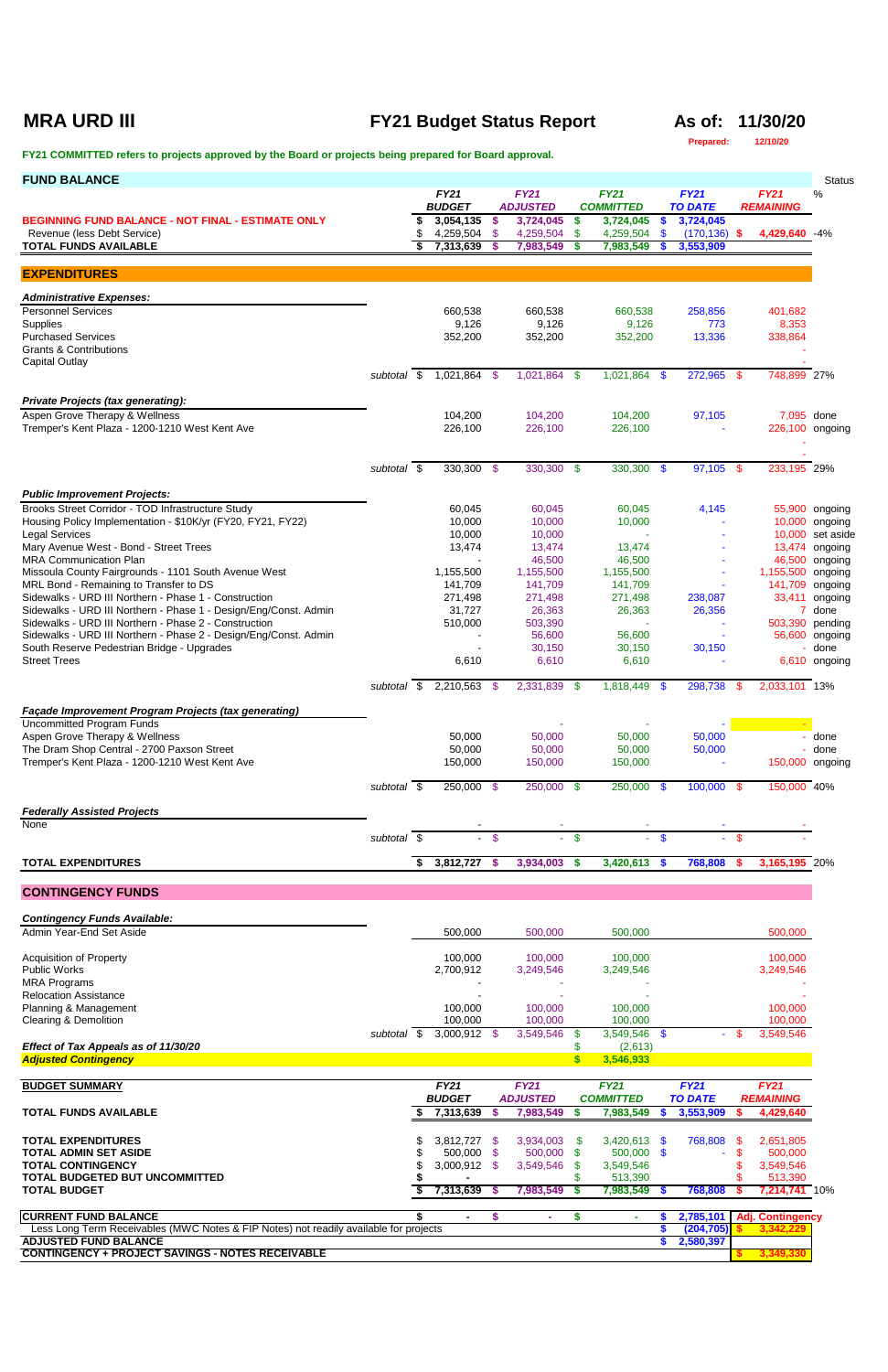# **MRA NORTH RESERVE/SCOTT ST URD FY21 Budget Status Report As of: 11/30/20**

**FY21 COMMITTED refers to projects approved by the Board or projects being prepared for Board approval.** 

**Prepared: 12/10/20**

| <b>FUND BALANCE</b>                                                                                                       |                          |          |                        |         |                        |               |                        |                  |                        |      |                         |                           |
|---------------------------------------------------------------------------------------------------------------------------|--------------------------|----------|------------------------|---------|------------------------|---------------|------------------------|------------------|------------------------|------|-------------------------|---------------------------|
|                                                                                                                           |                          |          | <b>FY21</b>            |         | <b>FY21</b>            |               | <b>FY21</b>            |                  | <b>FY21</b>            |      | <b>FY21</b>             |                           |
|                                                                                                                           |                          |          | <b>BUDGET</b>          |         | <b>ADJUSTED</b>        |               | <b>COMMITTED</b>       |                  | <b>TO DATE</b>         |      | <b>REMAINING</b>        | <b>Status</b>             |
| <b>BEGINNING FUND BALANCE - NOT FINAL - ESTIMATE ONLY</b>                                                                 |                          | \$       | 1,148,357              | \$      | 1,141,829              | \$            | 1,141,829              | $\mathbf{\$}$    | 1,141,829              |      |                         |                           |
| Revenue (less Debt Service)<br><b>TOTAL FUNDS AVAILABLE</b>                                                               |                          | \$<br>\$ | 7,389,588<br>8,537,945 | \$<br>s | 7,389,588<br>8,531,417 | \$<br>\$      | 7,389,588<br>8,531,417 | \$               | 6,445,755<br>7,587,584 | - \$ | 943,833 87%             |                           |
|                                                                                                                           |                          |          |                        |         |                        |               |                        |                  |                        |      |                         |                           |
| <b>EXPENDITURES</b>                                                                                                       |                          |          |                        |         |                        |               |                        |                  |                        |      |                         |                           |
|                                                                                                                           |                          |          |                        |         |                        |               |                        |                  |                        |      |                         |                           |
| <b>Administrative Expenses:</b>                                                                                           |                          |          |                        |         |                        |               |                        |                  |                        |      |                         |                           |
| Transfers to URD III                                                                                                      | subtotal \$              |          | 25,000<br>25.000       |         | 25,000<br>25,000 \$    |               | 25,000<br>$25,000$ \$  |                  |                        | -\$  | 25,000 NA               | 25,000 pending            |
|                                                                                                                           |                          |          |                        | - \$    |                        |               |                        |                  |                        |      |                         |                           |
| Private Projects (tax generating):                                                                                        |                          |          |                        |         |                        |               |                        |                  |                        |      |                         |                           |
| \$723,514 Scott Street Village - Phase II & III - Transfer to DS                                                          |                          |          | 259,047                |         | 259,047                |               | 259,047                |                  |                        |      | 259,047 ongoing         |                           |
|                                                                                                                           |                          |          |                        |         |                        |               |                        |                  |                        |      |                         |                           |
|                                                                                                                           | subtotal $\overline{\$}$ |          | 259,047 \$             |         | 259,047                | -\$           | $259,047$ \$           |                  |                        | \$   | 259,047 NA              |                           |
| <b>Public Improvement Projects:</b>                                                                                       |                          |          |                        |         |                        |               |                        |                  |                        |      |                         |                           |
| Housing Policy Implementation - \$10K (FY20, FY21, FY22)                                                                  |                          |          | 10,000                 |         | 10,000                 |               | 10,000                 |                  |                        |      |                         | 10,000 ongoing            |
| Missoula Cemetery - Strategic Plan                                                                                        |                          |          | 12,750                 |         | 12,750                 |               | 12,750                 |                  |                        |      |                         | 12,750 ongoing            |
| Public Works - Maintenance Facility Plan                                                                                  |                          |          | 28,817                 |         | 28,817                 |               | 28,817                 |                  |                        |      |                         | 28,817 ongoing            |
| Scott Street Property - Series 2020AB Bond - Purchase & Fees                                                              |                          |          | 6,508,151              |         | 6,508,151              |               | 6,508,151              |                  | 6,508,151              |      |                         | done                      |
| Scott Street Property - Series 2020AB Bond - COI<br>Scott Street Property - Series 2020AB Bond - Rounding -Transfer to DS |                          |          | 63,020<br>1,629        |         | 63,020<br>1,629        |               | 63,020<br>1,629        |                  | 62,520                 |      |                         | 500 done<br>1,629 ongoing |
| Scott Street Property - Feasibility Due Dilligence, Misc                                                                  |                          |          | 23,800                 |         | 23,800                 |               | 23,800                 |                  | 2,027                  |      | 21,773 done             |                           |
| Villagio Housing Project - Otis & Shakespeare                                                                             |                          |          | 1,339,178              |         | 1,339,178              |               | 1,339,178              |                  | $\blacksquare$         |      | 1,339,178 ongoing       |                           |
|                                                                                                                           |                          |          |                        |         |                        |               |                        |                  |                        |      |                         |                           |
|                                                                                                                           | subtotal \$              |          | 7,987,345              | \$      | 7,987,345              | $\mathbf{\$}$ | 7,987,345              |                  | 6,572,698              | -\$  | 1,414,647 82%           |                           |
| <b>Program Projects (tax generating)</b>                                                                                  |                          |          |                        |         |                        |               |                        |                  |                        |      |                         |                           |
|                                                                                                                           |                          |          |                        |         |                        |               |                        |                  |                        |      |                         |                           |
|                                                                                                                           |                          |          |                        |         |                        |               |                        |                  |                        |      |                         |                           |
|                                                                                                                           | subtotal $\overline{\$}$ |          |                        | \$      |                        | \$            |                        |                  |                        | \$   |                         | <b>NA</b>                 |
| <b>TOTAL EXPENDITURES</b>                                                                                                 |                          | \$       | 8,271,392              | s       | 8,271,392              | \$            | 8,271,392              |                  | 6,572,698              |      | 1,698,694 79%           |                           |
|                                                                                                                           |                          |          |                        |         |                        |               |                        |                  |                        |      |                         |                           |
| <b>CONTINGENCY FUNDS</b>                                                                                                  |                          |          |                        |         |                        |               |                        |                  |                        |      |                         |                           |
|                                                                                                                           |                          |          |                        |         |                        |               |                        |                  |                        |      |                         |                           |
| <b>Contingency Funds Available:</b><br>Acquisition of Property                                                            |                          |          |                        |         |                        |               |                        |                  |                        |      |                         |                           |
| <b>Public Works</b>                                                                                                       |                          |          | 216,553                |         | 210,025                |               | 210,025                |                  |                        |      | 210,025                 |                           |
| <b>CRLP/CCP Assistance</b>                                                                                                |                          |          |                        |         |                        |               |                        |                  |                        |      | ٠                       |                           |
| <b>Relocation Assistance</b>                                                                                              |                          |          |                        |         |                        |               |                        |                  |                        |      |                         |                           |
| Planning & Management                                                                                                     |                          |          | 50,000                 |         | 50,000                 |               | 50,000                 |                  |                        |      | 50,000                  |                           |
| Clearing & Demolition                                                                                                     |                          |          | 266,553                |         | 260,025                |               | 260,025                |                  |                        | - \$ | 260,025                 |                           |
| Effect of Tax Appeals as of 11/30/20                                                                                      | subtotal \$              |          |                        | -\$     |                        | \$<br>\$      |                        | - \$             |                        |      |                         |                           |
| <b>Adjusted Contingency</b>                                                                                               |                          |          |                        |         |                        | $\mathbf{s}$  | 260,025                |                  |                        |      |                         |                           |
|                                                                                                                           |                          |          |                        |         |                        |               |                        |                  |                        |      |                         |                           |
| <b>BUDGET SUMMARY</b>                                                                                                     |                          |          | <b>FY21</b>            |         | <b>FY21</b>            |               | <b>FY21</b>            |                  | FY21                   |      | <b>FY21</b>             |                           |
|                                                                                                                           |                          |          | <b>BUDGET</b>          |         | <b>ADJUSTED</b>        |               | <b>COMMITTED</b>       |                  | <b>TO DATE</b>         |      | <b>REMAINING</b>        |                           |
| <b>TOTAL FUNDS AVAILABLE</b>                                                                                              |                          | \$       | 8,537,945              | \$      | 8,531,417              | \$            | 8,531,417              | \$               | 7,587,584              | \$   | 943,833                 |                           |
| <b>TOTAL EXPENDITURES</b>                                                                                                 |                          | \$       |                        |         | 8,271,392 \$ 8,271,392 | <b>S</b>      | 8,271,392              | S.               | 6,572,698              | -\$  | 1,698,694               |                           |
| <b>TOTAL CONTINGENCY</b>                                                                                                  |                          | \$       | 266,553 \$             |         | 260,025                | \$            | 260,025                |                  |                        | \$   | 260,025                 |                           |
| <b>TOTAL BUDGETED BUT UNCOMMITTED</b>                                                                                     |                          | \$       |                        |         |                        | \$            |                        |                  |                        | \$   |                         |                           |
| TOTAL APPROPRIATIONS                                                                                                      |                          | \$       | 8,537,945              | s.      | 8,531,417              | \$            | 8,531,417              | \$               | 6,572,698              | s    | 1,958,719 77%           |                           |
|                                                                                                                           |                          |          |                        |         |                        |               |                        |                  |                        |      |                         |                           |
| <b>CURRENT FUND BALANCE</b>                                                                                               |                          | \$       |                        | $-$ \$  | ÷.                     | $\mathbf{s}$  | ÷.                     | \$               | 1,014,886              |      | <b>Adj. Contingency</b> |                           |
| Less Long Term Receivables (MWC Notes) not readily available for projects                                                 |                          |          |                        |         |                        |               |                        | $\boldsymbol{s}$ | (74, 608)              |      | 185,417                 |                           |
| <b>ADJUSTED FUND BALANCE</b><br><b>CONTINGENCY + PROJECT SAVINGS - MWC NOTES</b>                                          |                          |          |                        |         |                        |               |                        | S                | 940,278                |      | 207,190                 |                           |
|                                                                                                                           |                          |          |                        |         |                        |               |                        |                  |                        |      |                         |                           |